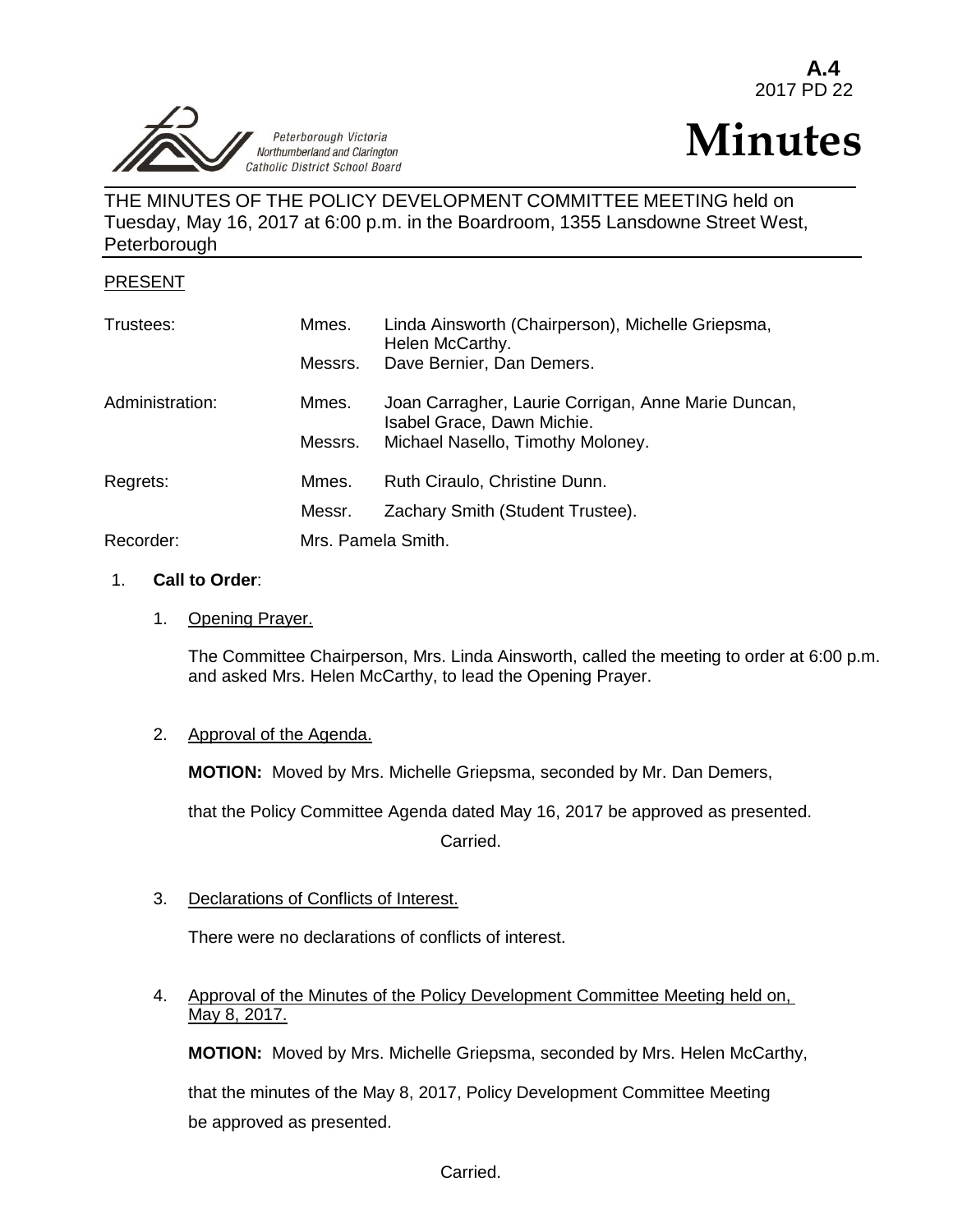5. Business Arising from the Minutes. There was no business arising from the minutes.

## **B. Presentations/Recommended Actions**:

#### 1. Draft Directional Policy-Catholic Education (New #200).

Mrs. Laurie Corrigan, Superintendent of Learning/Innovation Technologies, presented the draft Directional Policy-Catholic Education #200 which is a new Directional Policy.

The Trustees found this to be an excellent draft Directional Policy and appreciated the connection to various documents, italicized language and the common good and diversity of all partners being engaged in this document.

Trustees suggested the below amendments to the document:

- 1. Page Two The Director is responsible for: ADD bullet.
	- Promoting collaborative relationships with the Bishop of the Diocese of Peterborough and all of the stakeholders in Catholic Education.
- 2. Page Four Priests are responsible for:
	- *meeting the pastoral and spiritual needs of both staff and students in Catholic schools through faith development, social outreach and liturgical celebrations that will benefit both the parish and the school under the diocesan oversight of the Bishop of the Diocese of Peterborough.*
- 3. Page Four Parents are responsible for:
	- as the primary educators of vour their children, developing the faith and well-being of children that is extended and complemented by our Catholic schools.
- 4. Page Five Students are responsible for:
	- bringing *the best of themselves to the society* in which they will be living. live, in fulfillment of the Catholic Graduate Expectations.

Trustees also discussed the possibility of adding that the Director will meet on an annual basis, after discussion this could be considered within the Director's job description.

**MOTION:** Moved by Mrs. Michelle Griepsma, seconded by Mrs. Helen McCarthy,

that the DRAFT Directional Policy #200 – Catholic Education, be distributed to the system for feedback.

#### **AND**

that the final DRAFT Directional Policy #200 – Catholic Education, reflecting changes if made from the feedback process be brought back to the Board for approval.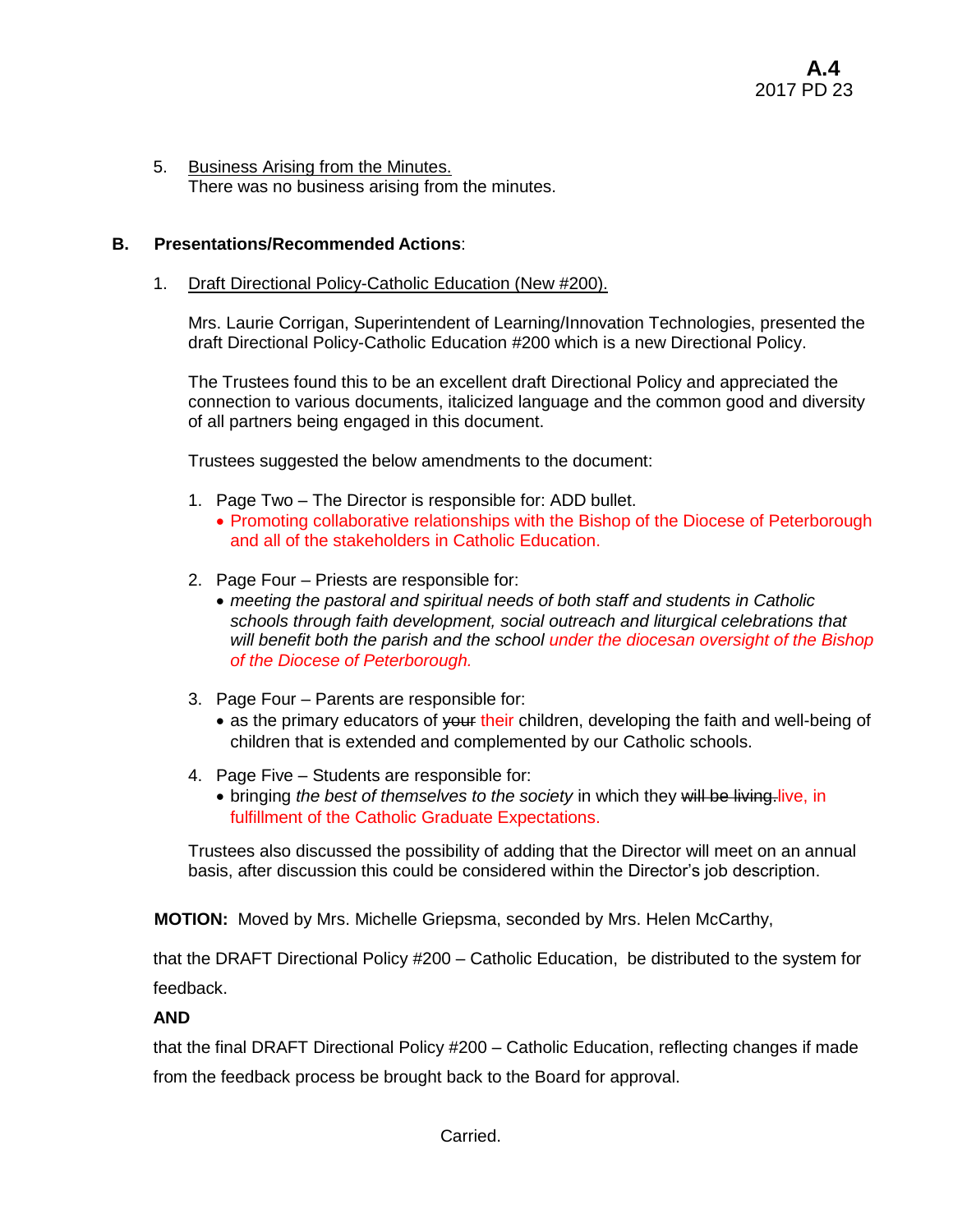# 2. Draft Administrative Procedure - Employee Charged with Criminal Offence or Under Investigation by a Third Party (New #501/Old #502).

Ms. Joan Carragher, Superintendent of Learning/Leadership and Human Resource Services and Mr. Darren Kahler, Manager of Human Resource Services, presented the draft administrative procedure and reviewed the document with Trustees.

Ms. Carragher noted that this policy is for all employees whereas the previous administrative procedure was limited to teachers and this is why the title of the administrative procedure has been changed from, *Employee Charged with Criminal Offence or Under Investigation by the Ontario College of Teachers to Employee Charged with Criminal Offence under investigation by a Third Party.*

Trustees suggested the below amendments to the document:

- 1. 1.0 correct Investigatoin to investigation.
- 2. Add a reference to third party supports for employees.
- 3. Under Trustees responsibility include reviewing the Employee Charged with Criminal Offence or Under Investigation by a Third Party Administrative Procedure #501 to ensure its alignment to the Employee Relations Directional Policy #500.
- 4. Ensure Director responsibilities are consistent and add notation that the Director is accountable to Trustees on the implementation of the Administrative Procedure.
- 5. Add ensure all employees are aware and follow required reporting processes to appropriate section of the administrative procedure.
- 6. PG Three correct Trustee reviews the administrative procedure, not *policy.*

**MOTION:** Moved by Mr. Dave Bernier, seconded by Mrs. Helen McCarthy,

that the current Policy and Administrative procedure*, P-502 and AP-502 – Employee Charged with Criminal Offence or Under Investigation by the Ontario College of Teachers* be deleted and the relevant information be captured and incorporated into the new format as Administrative Procedure – #501 Employee Charged with Criminal Offence *under investigation by a Third Party* and will be under Directional Policy-#500 Employee Relations.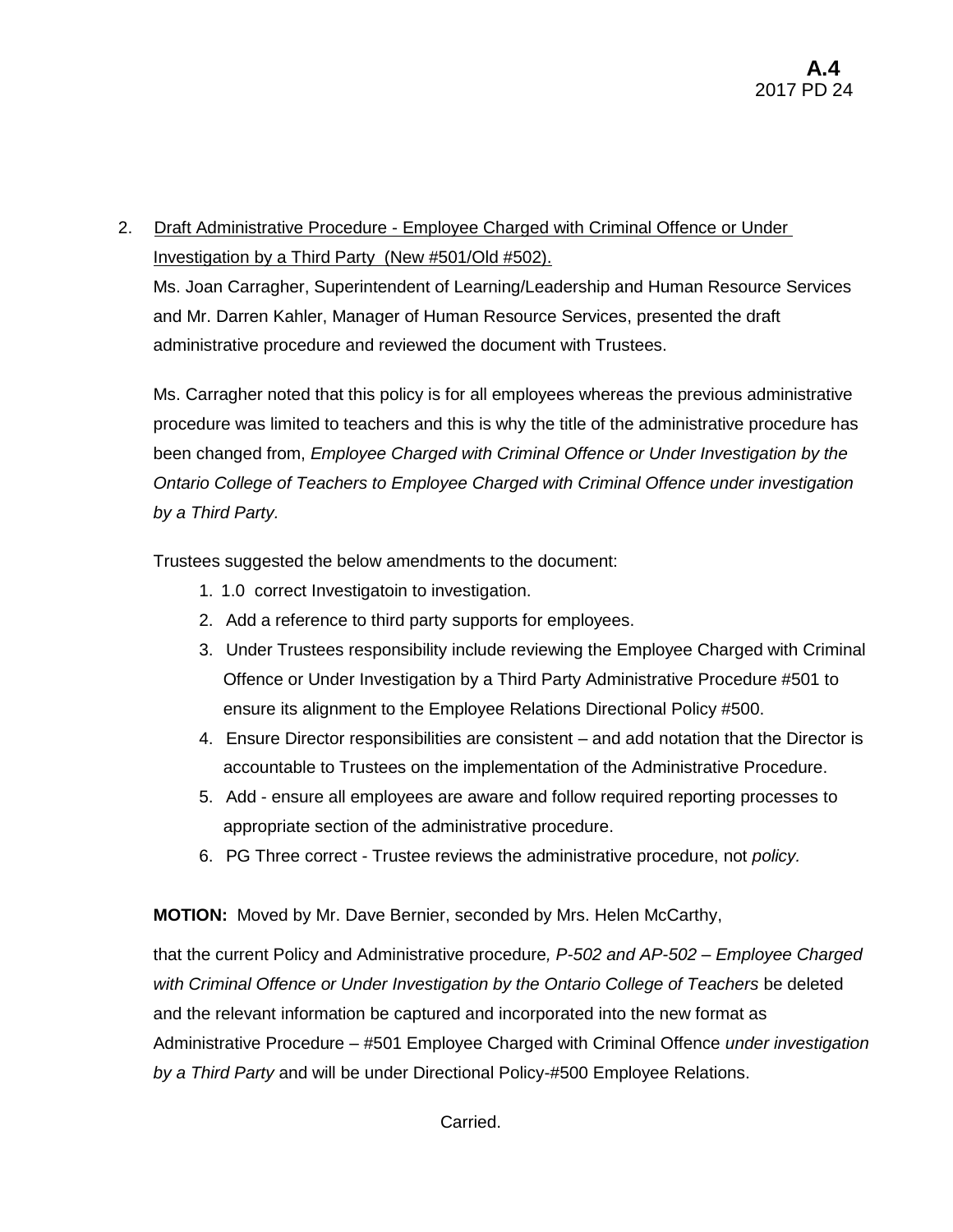3. RA: Draft Administrative Procedure - Out of School Activities (New #305/Old #810). Mrs. Dawn Michie, Superintendent of Learning/K-12 Program, presented the draft Out of School Activities Administrative Procedure #305, under Directional Policy #300 Student Achievement and Well-Being #300 and shared the changes.

Trustees reviewed the document and requested the below amendments:

# \*Red wording indicates new text that has been added.

1. Page 3, Action Required 3(c) draft referred to as 1.3(c)

The Board shall be responsible for the approval of Out of School Activities that involve travel outside of Canada, travel during vacation periods, and those with risk managed activities. Medium and Medium-High Risk Managed activities will be brought to the Board for approval. High Risk Managed activities will not normally be supported by the Board unless there are mitigating circumstances. All High Risk Management activities must be brought to the Board, for considerations, even if they are repeat trips. Information on Risk Managed Activities can be found at the OSBIE's Field Trip Risk Management Guidelines.

2. Page 3, Action Required 4(b) draft referred to as 1.4(b)

Costs associated with Out of School Activities which are an extension of the curriculum and not an optional trip may be subsidized by school budget, Catholic School Council funds, or fund-raising efforts. Principals must be sensitive to the capabilities of families to pay prior to supporting Out of School Activities. In cases where financial hardship is suspected, staff will make whatever accommodation is required to support participation of all students.

3. Page 4, Action Required 1.6 removed

1.6 All students are eligible for Out of School Activities as long as they do not represent a safety threat to other students or the activity is deemed to be unsafe for the student. The principal shall make the final decision on which students will be permitted to participate in Out of School Activities.

4. Page 4, 6(d) Category 4 – Travel Outside of Canada, Travel During Vacation Periods, or Risk Managed Activities. Category 4 - Travel Outside of Canada, Travel During Vacation Periods, or Risk Managed Activities The Board shall be responsible for the approval of Category 4 Out of School Activities. A Category 4 Approval Form must be submitted to the Family of Schools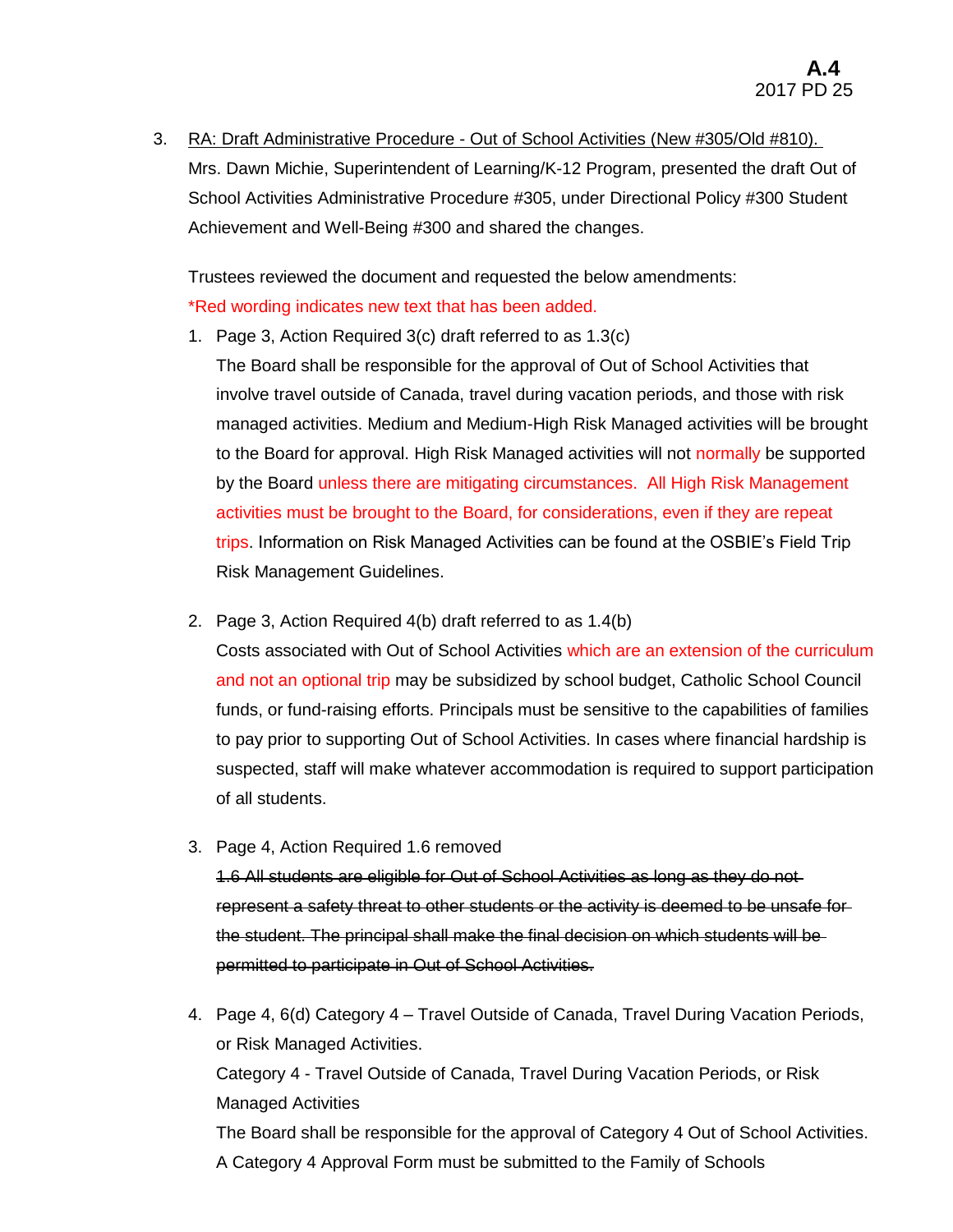# **A.4**

2017 PD 26

Superintendent **before the trip is booked**. For first time trips, or trips in which the itinerary has changed significantly or where there is an increased risk, at least one trip supervisor and a member of the school administration team must attend the Board meeting to provide further details as requested by the trustees before booking the trip. Repeat trips, previously approved by the Board, will be presented to the Trustees by the Family of Schools Superintendent at least two months three Board meetings prior to the trip taking place. All excursions listed as High Risk Managed Activities will be brought to the Board for consideration prior to the trip being booked.

Category 4 excursions requiring travel services such as hotel accommodations or air/bus transportation must be arranged through a registered Travel Agent as per the Travel Industry Act (2002).

- 5. Page 10-11, Principals are Responsible for:
	- ensuring staff whom they supervise are aware of the requirements under this Administrative Procedure;
	- maintain a file of each field trip taken by any group in the school, for a minimum of two calendar years. Each file shall contain the details of the trip, including copies of consent forms, and be available for review by the appropriate superintendent.
	- maintaining emergency contact information for all staff and students participating in Category 2, 3 or 4 excursions;
	- reviewing and approving Out of School Activity Applications, ensuring that all elements of this Administrative Procedure have been addressed and that activity is in compliance with the OPHEA Safety Guidelines.
	- ensuring all students have an equal opportunity to participate in class excursions which are an extension of the curriculum, and, will not be denied such opportunity because of monetary factors or issues of accessibility. In cases where financialhardship is suspected, the principal will make whatever accommodation is required to support participation of all students.
	- shortening, cancelling or terminating at any time if, in the opinion of the school Principal or Superintendent, the activity cannot proceed or be completed in a safe or satisfactory manner, including, but not limited to, when Board transportation is suspended due to inclement weather;
	- when appropriate, subsidizing costs associated with Out of School Activities by school budget, Catholic School Council funds, or fund-raising efforts. Principals are responsible for ensuring fund-raising to defray costs incurred shall be consistent with the Board Policy on Fundraising;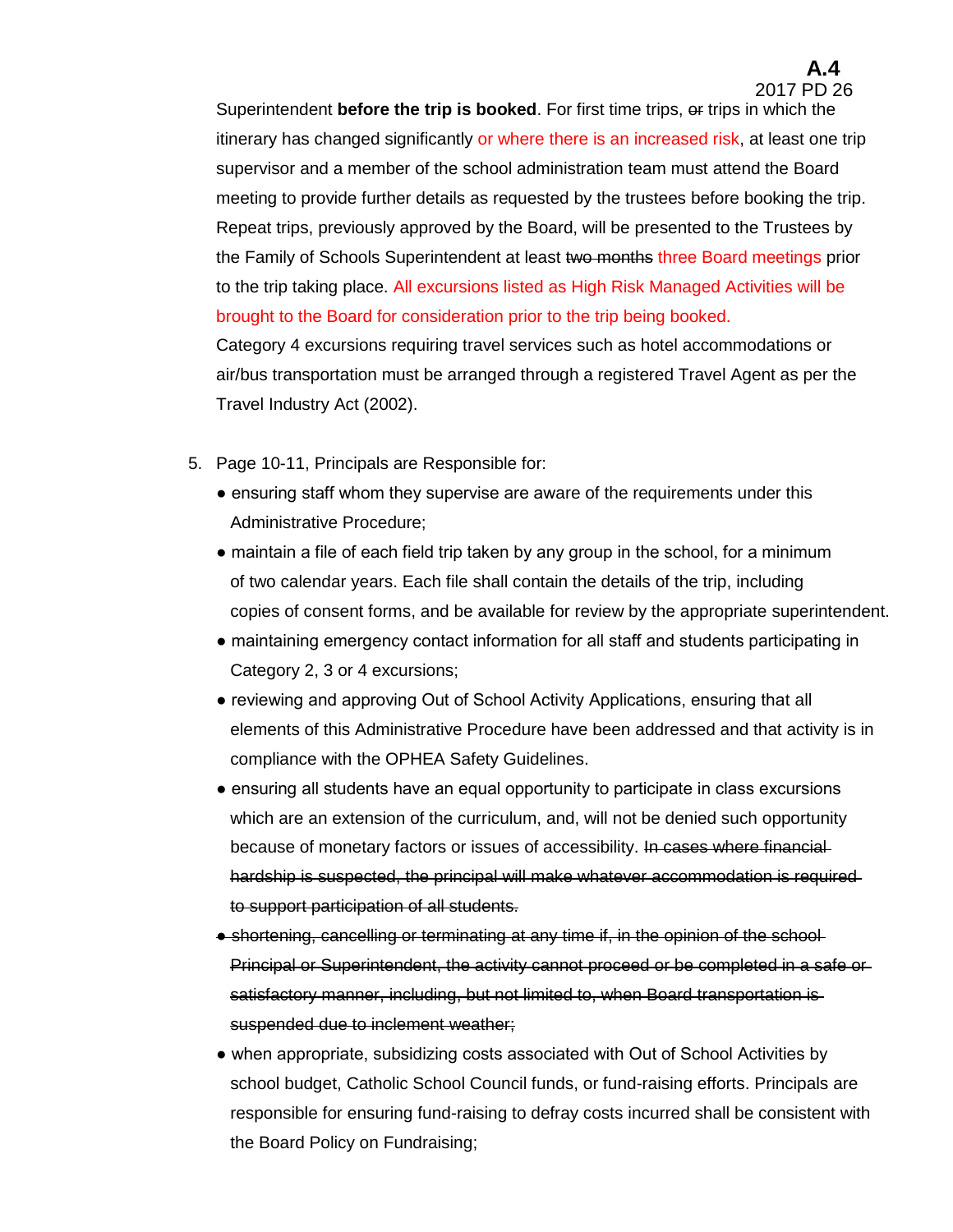- shortening, cancelling or terminating at any time if, in the opinion of the school Principal or Superintendent, the activity cannot proceed or be completed in a safe or satisfactory manner, including, but not limited to, when Board transportation is suspended due to inclement weather;
- Collaborate with other schools to combine trips and itineraries, where appropriate,
- Ensuring a process is in place so that students participating in Out of School activities have opportunities to catch up on any missed work or assignments.
- ensuring that Category 4 trips, requiring travel services such as hotel accommodations or air/bus transportation are coordinated through a registered Travel Agent, as per the Travel Industry Act (2002) – Travel Industry Guidelines for School Trips.
- Submitting all Category 4 applications to the Family of Schools superintendent at least three weeks prior to the Board meeting in which the trip will be presented to the Board.
- 6. Page 11, Add New Curriculum Chairs are responsible for: Ensuring that Out of School activities initiated within their departments articulate the alignment with the curriculum expectations and the Ontario Graduate Expectations;
	- Coordinating trips with other Secondary schools, where possible and appropriate.
- 7. Page 12, Teachers and Staff are responsible for: Change bullet four:
	- ensuring all supervisors, and volunteers and participating students have a common understanding of what is expected during the excursion; in alignment with the school's Code of Conduct;
- 8. Page 12 (old) revised Page 13, Students are responsible for:
	- following all school rules and, expectations and the school's Code of Conduct while participating in Out of School Activities;
	- representing their school in a positive manner while on an excursion;
	- listening to and following the directions of their teacher or supervisor;
	- Ensuring that any missed assignments are submitted after returning from an Out of School activity.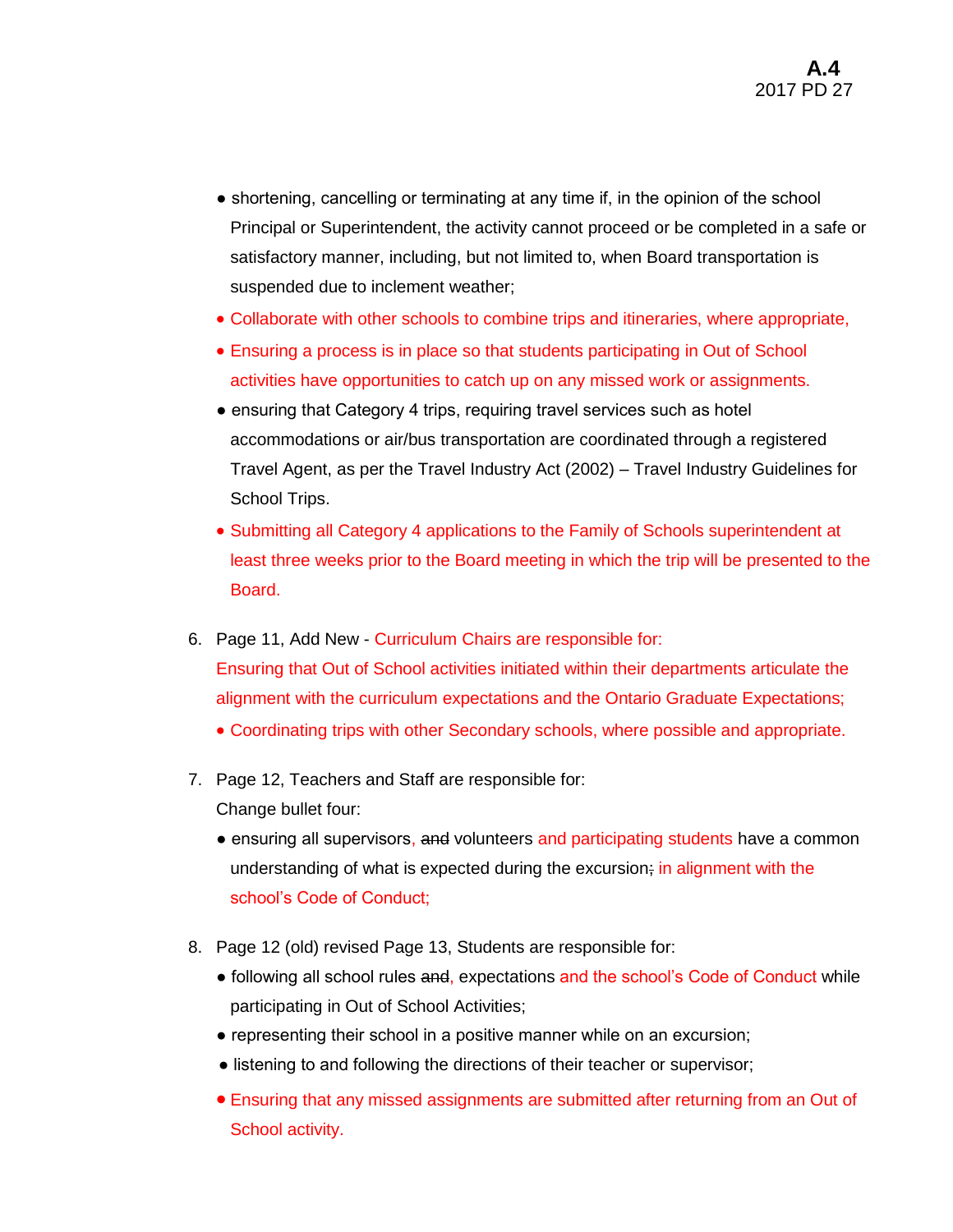**MOTION:** Moved by Mr. Dan Demers, seconded by Mrs. Helen McCarthy, that the current Policy and Administrative procedure*, P-810 and AP-810 – Out of School Activities* be deleted and the relevant information be captured and incorporated into the new format as Administrative Procedure – #305 Out of School Activities and will be under Directional Policy - #300 Student Achievement and Well-Being.

Carried.

4. RA: Draft Administrative Procedure - Lockdown (New #904/Old #412). Mr. Tim Moloney, Superintendent of Learning/Student Success shared a presentation and reviewed the document with Trustees.

Mr. Moloney showed the alignment to the Directional policy and shared the Ministry Mandate and Police School Board Protocol. All publically funded school boards in Ontario must establish a lockdown policy to ensure the development and implementation of individual school plans. Schools have two lockdown drills per year.

Trustees reviewed the document and requested the below amendments:

- 1. Ensure that under lockdown drills that a secondary statement is added that would reference "in the action required or guidelines".
- 2. Suggestion to add a plan for the duty of responsibility for staff members regarding the police protocol.

Trustees also inquired if financial obligations are in place to support clear identification is on all sides of buildings and portables? (i.e. portable #1).

**MOTION:** Moved by Mr. Dan Demers, seconded by Mrs. Helen McCarthy,

that the current Policy and Administrative procedure*, P-412 and AP-412 – Lockdown* be deleted and the relevant information be captured and incorporated into the new format as Administrative Procedure – #904 Lockdown and will be under Directional Policy - #900 Safe and Accepting Schools.

Carried.